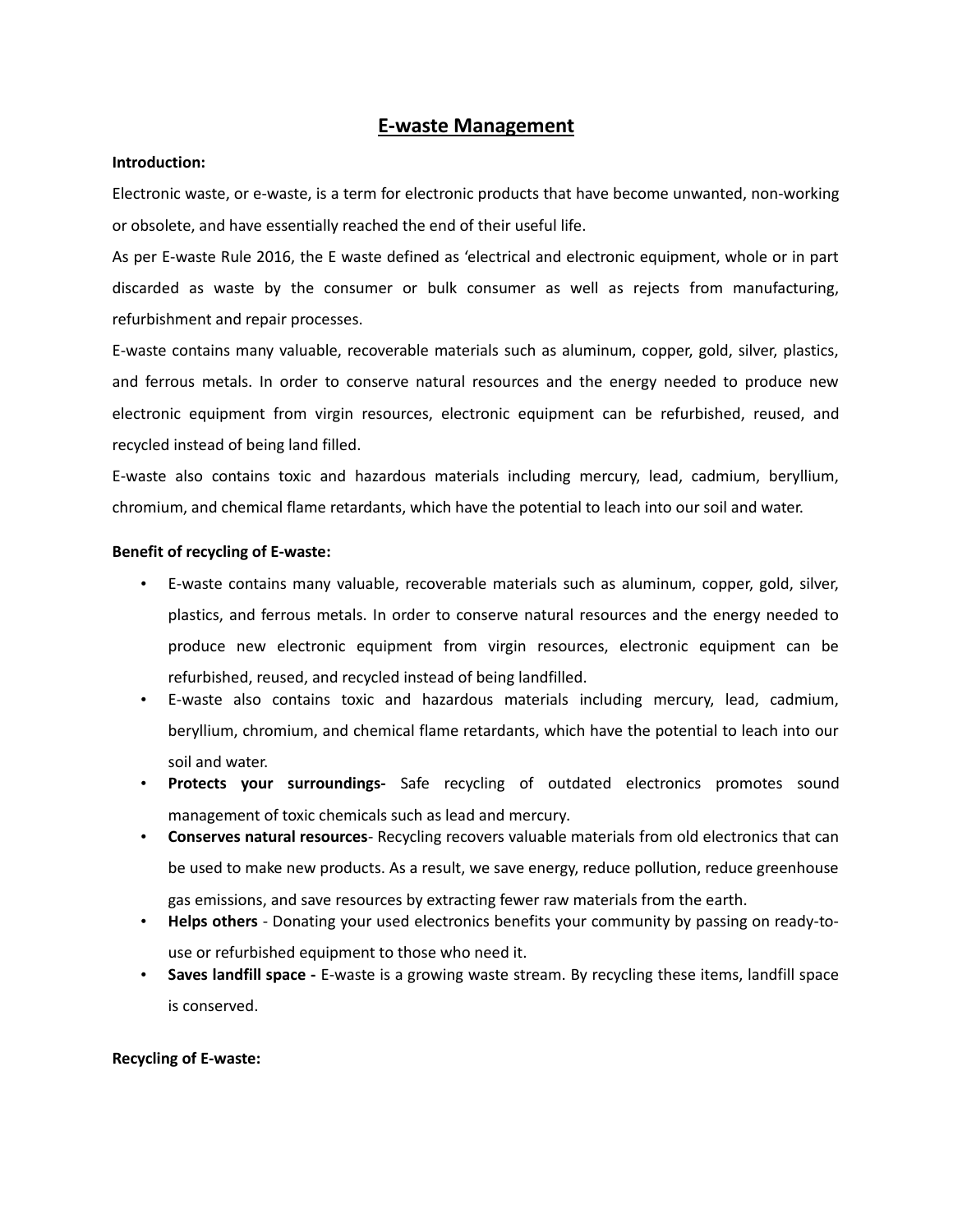The company has tied -up with the GreenZon Recycling Pvt Ltd for collection of all our E-waste on PAN India and disposes the same at their plant at R-30, UPSIDC, Industrial Area, Sikandrabad, Bulandshahar, U.P-203205 and India. Customer can reach or call on Toll Free No **1800-274-9111.** Our representatives explain them about process of disposal and make them aware about nearest drop point available to drop the e-waste also give information about incentive we will offer to them against their end of life product. If any customer wants to handover the material from their door steps, we do send either our logistics team or E-waste Recycler India team to collect the items and channelize the same to our e-waste partner plant for final processing

## **Dos & Don'ts**

**Do's:**

- Always look for information on the catalogue with your product for end-of-life equipment handling.
- Ensure that only Authorized Recyclers repair and handle your electronic products.
- Always call our E-waste Authorized Collection Centres/points to dispose products that have reached end-of life.
- Always drop your used electronic products, batteries or any accessories when they reach the end of their life at your nearest Authorized E-Waste Collection Centres/Points.
- Always disconnect the battery from product, and ensure any glass surface is protected

against breakage.

## **Don'ts:**

- Do not dismantle your electronic Products on your own
- Do not throw electronics in bins having "Do not Dispose" sign.
- Do not give e-waste to informal (Kabbadi) and unorganized sectors like Local Scrap Dealer/ Rag Pickers.
- Do not dispose your product in garbage bins along with municipal waste that ultimately reaches landfills.

•

# **Collection Centres:**

GreenZon Recycling Pvt Ltd has signed an agreement with **Professional Logistics Pvt Ltd. for reverse logistics** for Channelization of E-waste to the facility. Copy of an agreement is attached for smooth channelization of E-waste.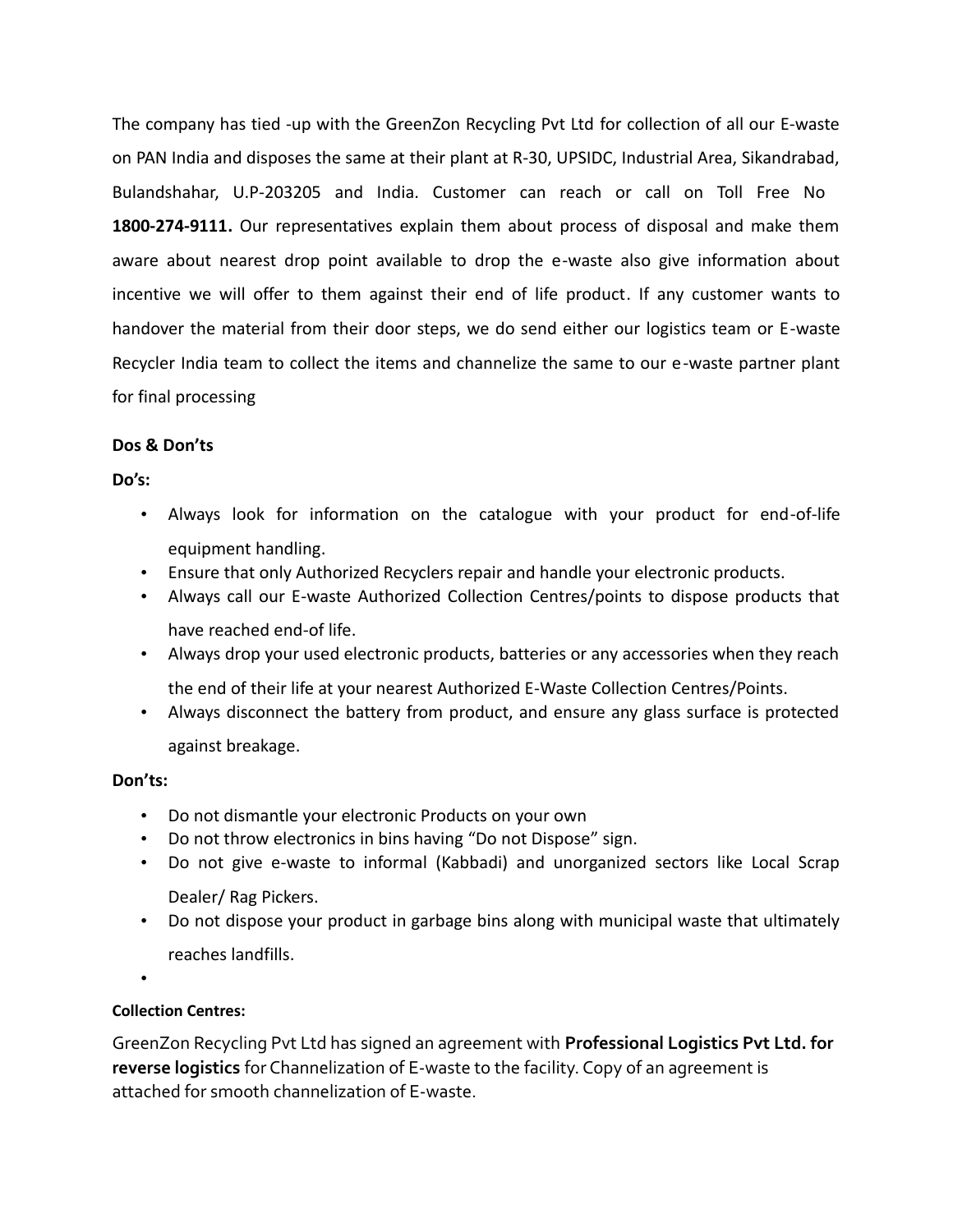| <b>Collection Points</b> |                  |          |                                       |                                                                                                                                        |                                   |                                                   |
|--------------------------|------------------|----------|---------------------------------------|----------------------------------------------------------------------------------------------------------------------------------------|-----------------------------------|---------------------------------------------------|
| Sr.<br>N<br>0            | <b>States</b>    | Location | Logistic                              | <b>Address</b>                                                                                                                         | <b>TOLL FREE</b><br><b>NUMBER</b> | <b>Contact</b><br>Person and<br><b>Number</b>     |
| 1                        | Delhi            | Rangpuri | Professional<br>Logistics<br>Pvt.Ltd. | 198, G/F Malikpur Kohi,<br>Next to hero honda<br>Service Station,<br>Rangpuri, Mahipalpur<br>EXT. New Delhi, Delhi-<br>110037          | 18002749111                       | Rajkumar Poonia<br>9312377783                     |
| 2                        | Haryana          | Gurugram | Professional<br>Logistics<br>Pvt.Ltd. | J-171, New Palam Vihar<br>Phase-1, Gurgaon,<br>Gurugram, Haryana<br>122017                                                             | 18002749111                       | Mr.BR Reddy<br>09311166155                        |
| 3                        | Jharkhand        | Dhanbad  | Professional<br>Logistics<br>Pvt.Ltd. | Shop No-45, LRD Rd,<br>Ramson Arcade, Shastri<br>Nagar, Dhanbad,<br>Jharkhand - 828106                                                 | 18002749111                       | Mr. Das<br>09304233656<br>0612 - 2525821          |
| 4                        | Uttar<br>Pradesh | Noida    | Professional<br>Logistics<br>Pvt.Ltd. | BH-122, Sector -70,<br>Noida, Uttar Pradesh<br>201301                                                                                  | 18002749111                       | Mr. S. K. Mishra<br>09350620079,<br>9311950079    |
| 5                        | Manipur          | Manipur  | Professional<br>Logistics<br>Pvt.Ltd. | Zonal office: HN-34<br>Kundli Nagar Basistha<br>Chariali, Near Parbhat<br>Apartment, Guwahati-<br>781029<br>info@packersmovers.co<br>m | 18002749111                       | Mr. Omprakash<br>09434127311                      |
| 6                        | Maharashtra      | Mumbai   | Professional<br>Logistics<br>Pvt.Ltd. | Plot-92, gala no.-01,<br>Sector 19C Vashi Navi,<br>Mumbai -400705                                                                      | 18002749111                       | Mr. Ranbir Singh<br>09372166155<br>022 - 27711967 |
| 7                        | Maharashtra      | Pune     | Professional<br>Logistics<br>Pvt.Ltd. | Plot No-24, Sec No-4,<br>Shikshak Colony, Near<br>Spine City, Moshi<br>Pradhikaran, Pune-<br>412105                                    | 18002749111                       | Mr. Vedprakash<br>09370939911<br>9370667999       |
| 8                        | Odisha           | Cuttack  | Professional<br>Logistics<br>Pvt.Ltd. | Shop No-37,<br>Kathajodi Rd,<br>Badambadi Colony,<br>Cuttack, Odisha                                                                   | 18002749111                       | Mr. Anuj Kumar<br>9312377781,<br>9312377782       |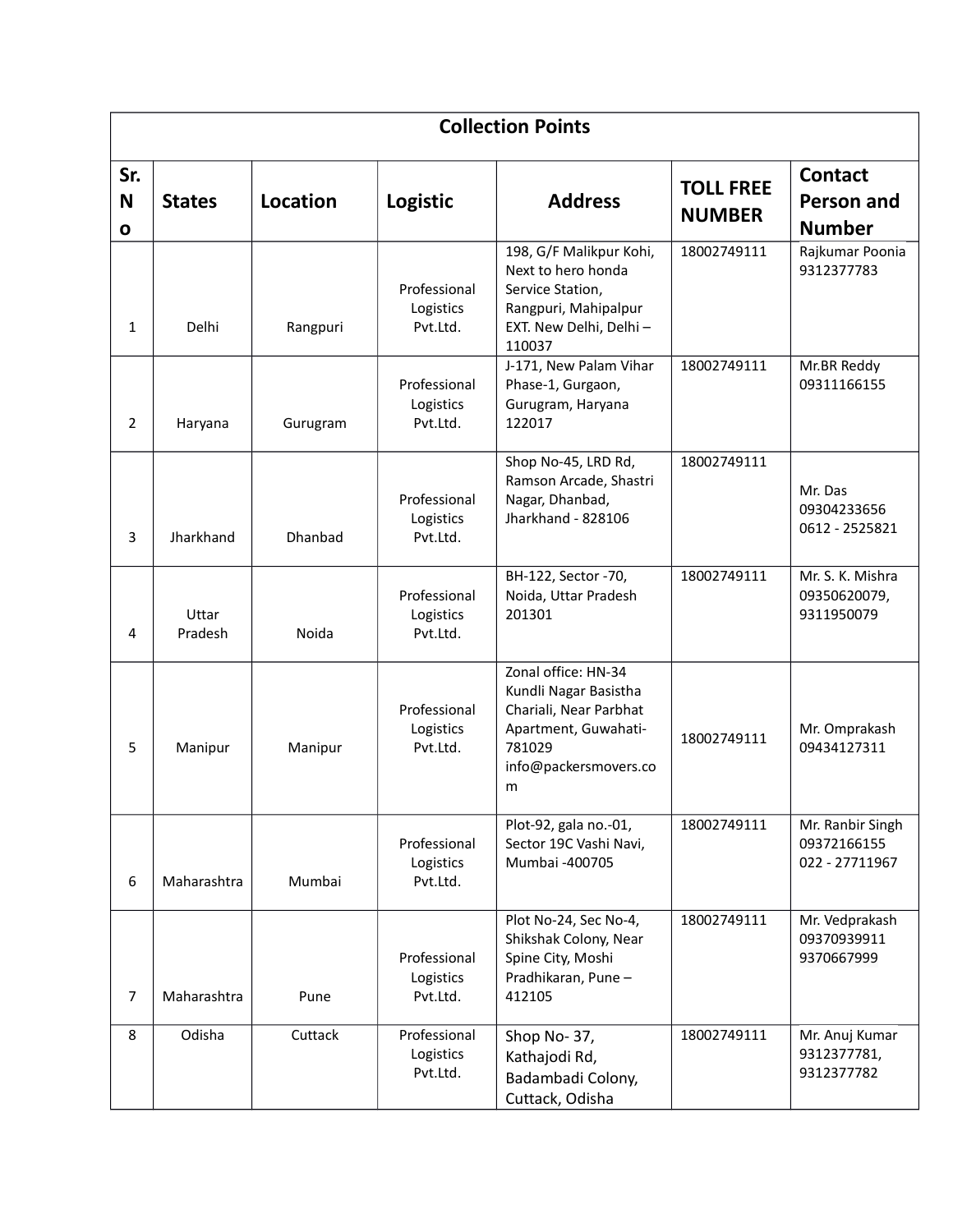|    |                      |                      |                                       | 753009                                                                                                                                 |             |                                                |
|----|----------------------|----------------------|---------------------------------------|----------------------------------------------------------------------------------------------------------------------------------------|-------------|------------------------------------------------|
| 9  | Manipur              | Manipur              | Professional<br>Logistics<br>Pvt.Ltd. | Zonal office: HN-34 Kundli<br>Nagar Basistha Chariali,<br>Near Parbhat Apartment,<br>Guwahati-781029<br>info@packersmovers.com         | 18002749111 | Mr. Omprakash<br>09434127311                   |
| 10 | Telangana            | Hyderabad            | Professional<br>Logistics<br>Pvt.Ltd. | 4, Block-3, 4th Shatter at<br>179, MPR Estates near<br>Old check post Old<br>Bowaenpally<br>Secunderabad,<br>Hyderabad - 50011         | 18002749111 | Mr. Ajay Kumar<br>09395166155<br>09396166155   |
| 11 | Arunachal<br>Pradesh | Arunachal<br>Pradesh | Professional<br>Logistics<br>Pvt.Ltd. | Zonal office: HN-34<br>Kundli Nagar Basistha<br>Chariali, Near Parbhat<br>Apartment, Guwahati-<br>781029<br>info@packersmovers.co<br>m | 18002749111 | Mr.Sisharam<br>09864025200<br>09864048000      |
| 12 | Karnataka            | Bangalore            | Professional<br>Logistics<br>Pvt.Ltd. | No.43 1st Floor 2nd<br>main D.D.U.T.T.L.<br>Yeshwantpur, Bangalore<br>$-560022$                                                        | 18002749111 | Mr. Ratan Lal<br>09343166155<br>080 - 41227222 |
| 13 | Jharkhand            | Ranchi               | Professional<br>Logistics<br>Pvt.Ltd. | Plot No- A, 25, Indrapuri<br>Colony, Ranchi,<br>Jharkhand 834001                                                                       | 18002749111 | Mr. Das<br>09304233656061<br>2 - 2525821       |
| 14 | Tamil Nadu           | Chennai              | Professional<br>Logistics<br>Pvt.Ltd. | 27, Sakthi Nagar Phase<br>II, Sennerkuppam, Near<br>Bisleri Water Plant,<br>Chennai - 60056                                            | 18002749111 | Mr. Firoj Khan<br>09363166155<br>9361618600    |
| 15 | Rajasthan            | Jaipur               | Professional<br>Logistics<br>Pvt.Ltd. | A-81, 200 ft. ByPass,<br>Heerapura, Jaipur,<br>rajasthan - 302021                                                                      | 18002749111 | Mr.Sandeep<br>09252166155<br>09309413301       |
| 16 | Sikkim               | Sikkim               | Professional<br>Logistics<br>Pvt.Ltd. | Zonal office: HN-34<br>Kundli Nagar Basistha<br>Chariali, Near Parbhat<br>Apartment, Guwahati-<br>781029<br>info@packersmovers.co<br>m | 18002749111 | Mr.Sisharam<br>09864025200<br>09864048000      |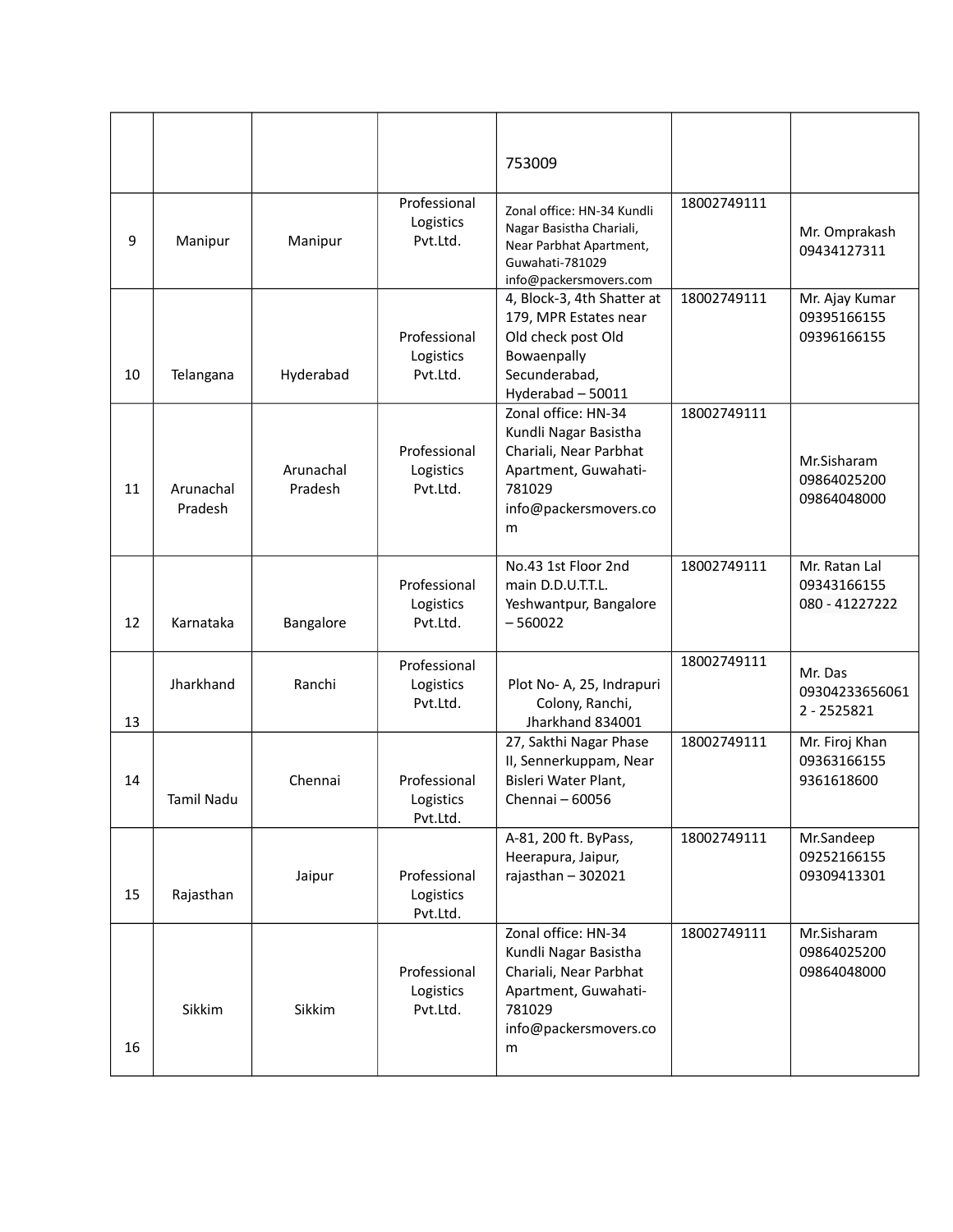| 17 | Odisha            | Cuttack   | Professional<br>Logistics<br>Pvt.Ltd. | Shop No-37, Kathajodi<br>Rd, Badambadi Colony,<br>Cuttack, Odisha -753009                                                                  | 18002749111 | Mr. Anuj Kumar<br>9312377781,<br>9312377782        |
|----|-------------------|-----------|---------------------------------------|--------------------------------------------------------------------------------------------------------------------------------------------|-------------|----------------------------------------------------|
| 18 | Assam             | Guwahati  | Professional<br>Logistics<br>Pvt.Ltd. | HN-34, Kundil Nagar<br>Basistha Chariali, Near<br>Parbhat Apartment,<br>Guwahati-781029                                                    | 18002749111 | Mr.Sisharam<br>09864025200<br>09864048000          |
| 19 | Tripura           | Tripura   | Professional<br>Logistics<br>Pvt.Ltd. | Zonal office: HN-34<br>Kundli Nagar Basistha<br>Chariali, Near Parbhat<br>Apartment, Guwahati-<br>781029<br>info@packersmovers.co<br>m     | 18002749111 | Mr.Sisharam<br>09864025200<br>09864048000          |
| 20 | Uttar<br>Pradesh  | Lucknow   | Professional<br>Logistics<br>Pvt.Ltd. | S-317, Transport Nagar,<br>Behind RTO Office,<br>Lucknow, Uttar Pradesh<br>226012                                                          | 18002749111 | Mr. Krishan<br>09335166155<br>09305166155          |
| 21 | Madhya<br>Pradesh | Indore    | Professional<br>Logistics<br>Pvt.Ltd. | 284 AS-3 Scheme No-<br>78, vijay nagar Indore,<br>Madhya Pradesh                                                                           | 18002749111 | Mr. Hardeep<br>Singh<br>09301761199<br>09301432816 |
| 22 | West Bengal       | Siliguri  | Professional<br>Logistics<br>Pvt.Ltd. | Shop no 21D, 1 <sup>st</sup> floor,<br>near Sai mart, Punjabi<br>Para Chowk, Shiv Mandir<br>road, ward 13, Siliguri,<br>West Bengal 734001 | 18002749111 | Mr. Omprakash<br>09434127311                       |
| 23 | Gujrat            | Ahmedabad | Professional<br>Logistics<br>Pvt.Ltd. | Shop No D18, Pushp<br>Penament, Behind Mony<br>Hotel, Isanpur,<br>Ahmedabad                                                                | 18002749111 | Mr. Sandip<br>09376797600<br>079 - 25733277        |
| 24 | <b>Bihar</b>      | Patna     | Professional<br>Logistics<br>Pvt.Ltd. | Plot No-4M/192, BH<br>Colony, Chitragupta<br>Nagar, Patna, Bihar<br>800026                                                                 | 18002749111 | Mr. Das<br>09304233656<br>0612 - 2525821           |
| 25 | Nagaland          | Nagaland  | Professional<br>Logistics<br>Pvt.Ltd. | Zonal office: HN-34<br>Kundli Nagar Basistha<br>Chariali, Near Parbhat<br>Apartment, Guwahati-<br>781029<br>info@packersmovers.co<br>m     | 18002749111 | Mr.Sisharam<br>09864025200<br>09864048000          |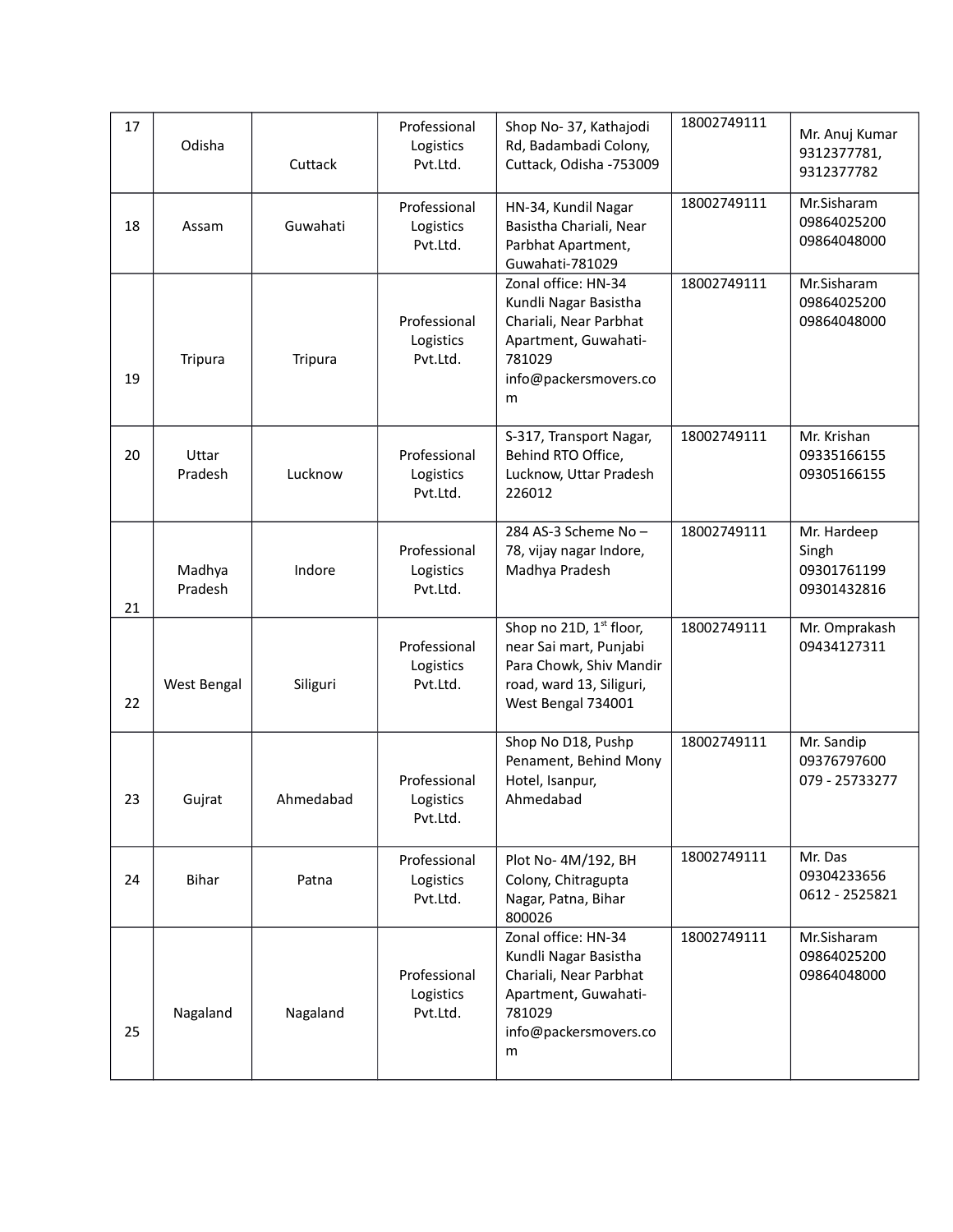| 26 | Meghalaya         | Shillong       | Professional<br>Logistics<br>Pvt.Ltd. | Zonal office: HN-34<br>Kundli Nagar Basistha<br>Chariali, Near Parbhat<br>Apartment, Guwahati-<br>781029<br>info@packersmovers.co<br>m  | 18002749111 | Mr.Sisharam<br>09864025200<br>09864048000     |
|----|-------------------|----------------|---------------------------------------|-----------------------------------------------------------------------------------------------------------------------------------------|-------------|-----------------------------------------------|
| 27 | Mizoram           | Mizoram        | Professional<br>Logistics<br>Pvt.Ltd. | Zonal office: HN-34<br>Kundli Nagar Basistha<br>Chariali, Near Parbhat<br>Apartment, Guwahati-<br>781029<br>info@packersmovers.co<br>m  | 18002749111 | Mr.Sisharam<br>09864025200<br>09864048000     |
| 28 | Andhra<br>Pradesh | Vishakhapatnam | Professional<br>Logistics<br>Pvt.Ltd. | Shop No.8, New<br>Gajuwaka, Opp. High<br>School Road,<br>Vishakhapatnam,<br>Andhra Pradesh-530026                                       | 18002749111 | Mr. Anuj Kumar<br>9312377781,<br>9312377782   |
| 29 | Punjab            | Chandigarh     | Professional<br>Logistics<br>Pvt.Ltd. | Shop No: -15 & 16,<br>Pabhat Road, Opp:<br>-Tennis<br>Academy, Zirakpur,<br>Chandigarh, Punjab-<br>140603                               | 18002749111 | Mr.Sanjeev<br>09316166155<br>09356166155      |
| 30 | West Bengal       | Kolkata        | Professional<br>Logistics<br>Pvt.Ltd. | 156A/73, NORTHERN<br>PARK, B.T. ROAD<br>DUNLOP Kolkata-700108                                                                           | 18002749111 | Mr.Vinod Kumar<br>09330166155<br>033-25105166 |
| 31 | Jharkhand         | Dhanbad        | Professional<br>Logistics<br>Pvt.Ltd. | Shop No-45, LRD Rd,<br>Ramson Arcade, Shastri<br>Nagar, Dhanbad,<br>Jharkhand - 828106                                                  | 18002749111 | Mr. Das<br>09304233656<br>0612 - 2525821      |
| 32 | Chhattisgarh      | Raipur         | Professional<br>Logistics<br>Pvt.Ltd. | Shop N0-67, Police<br>Station Rd, Loha Bazar,<br>Kabir Nagar,<br>Raipur, Chhattisgarh -<br>492099                                       | 18002749111 | Rajkumar Poonia<br>9312377787,<br>9312377788  |
| 33 | Odisha            | Bhubaneshwar   | Professional<br>Logistics<br>Pvt.Ltd. | Shop No. 6, Plot No. 42,<br>Acharya Vihar - jaydev<br>Vihar Rd, Doordarshan<br>Colony, Gajapati Nagar,<br>Bhubaneswar, Odisha<br>751013 | 18002749111 | Mr. Anuj Kumar<br>9312377781,<br>9312377782   |